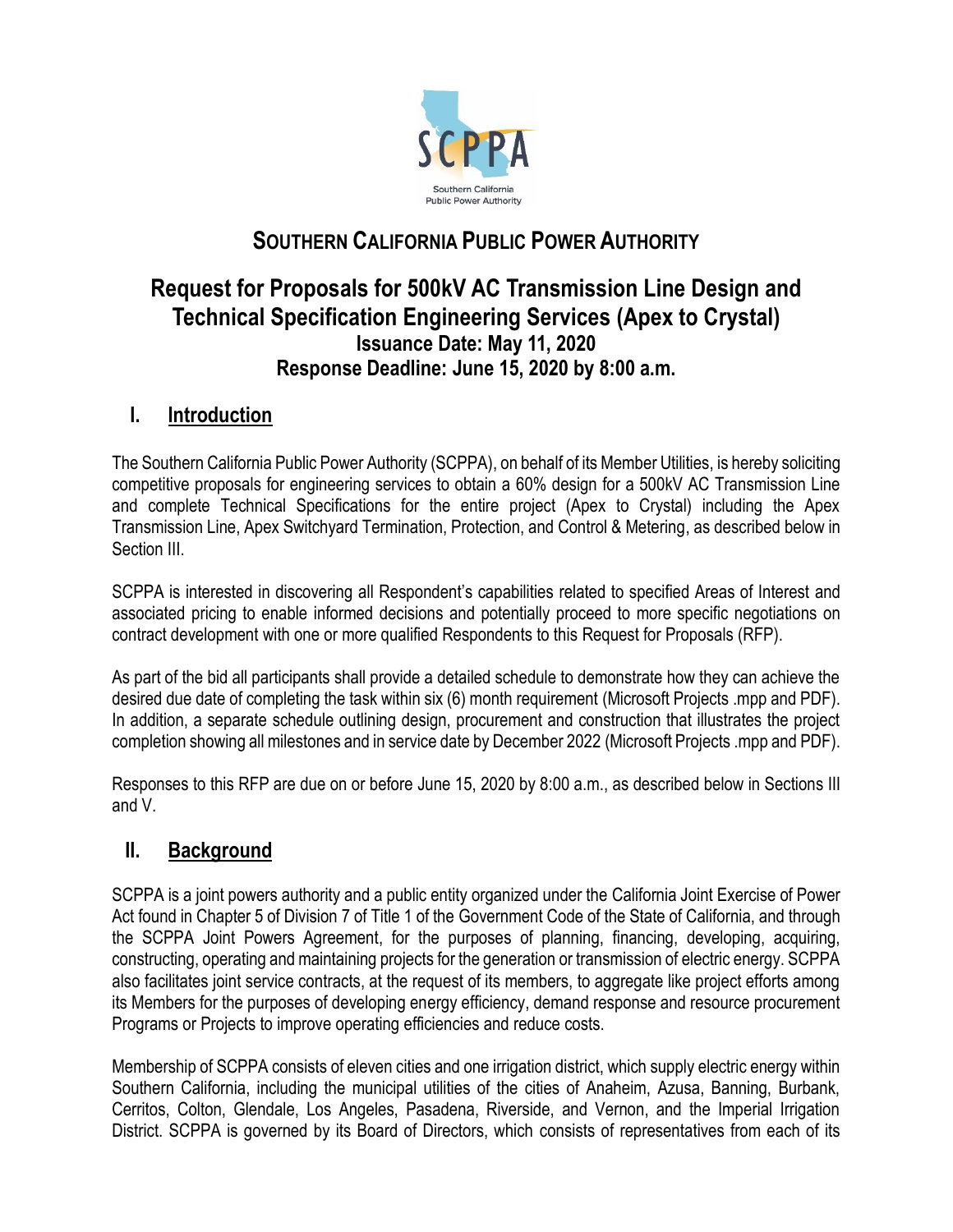Members. The management of SCPPA is under the direction of an Executive Director who is appointed by the Board.

Any service contract subsequently entered into by SCPPA pursuant to this RFP would be utilized directly by the interested Members to serve their respective utility customers' needs. The service and work products would be ordered and approved directly by SCPPA and/or the applicable Members and the billing would be administered through SCPPA.

## **III. Areas of Interest**

SCPPA Member LADWP has expressed interest in engineering services to obtain a 60% design for a 500kV AC Transmission Line and complete Technical Specifications for the entire project (Apex to Crystal) including the Apex Transmission Line, Apex Switchyard Termination, Protection, and Control & Metering to meet the needs of its utility as follows:

- 1. **The 60% design for a 500kV AC, 10+/- mile Transmission Line from Apex Generating Station (GS) to Crystal – Entering the South end of the existing Apex Switchyard including the following elements deliverable from Consultant:**
	- Design shall follow LADWP, Nevada, OSHA, IEEE, NESC and ANSI standards for 500kV transmission line, including Regulatory compliance for LADWP in Nevada and other standards as applicable.
	- Engineering Studies
		- $\circ$  Identification of specific permits required for construction as a permanent installation
		- o Geotechnical Investigation and Report per 2016 CBC
		- $\circ$  Soil Corrosivity & In-Situ Soil Resistivity Testing Report of the site and of the site terrain along the line route per IEEE
		- o Development of a detailed schedule outlining design, procurement and construction that illustrates the project completion showing all milestones and in service date by December 2022 (Microsoft Projects .mpp and PDF)
	- For review and approval by LADWP Overhead Transmission Engineering:
		- o Select insulators and configure insulator assemblies (LADWP material standards for insulators to be provided)
		- $\circ$  Design hardware assemblies (v-string suspension, double insulator dead end)
		- o Design electric field performance of conductor and hardware assemblies per IECC, CSA and IEEE
		- o Design mechanical supports
		- o Design overhead conductors
		- o Design shield wires
		- o Design communication OPGW
		- $\circ$  Design shall meet wind loading requirements in area; maximum operating transmission voltage 550kV, LADWP, Nevada, NESC and OSHA minimum approach distance requirements
		- o Design shall meet clearances in sag from ground and in crossings per LADWP, Nevada, OSHA, IEEE, NESC and ANSI
		- o LiDAR (1-foot contour map) per LADWP standards
	- For review and approval with LADWP Geotechnical Group:
		- o Geotechnical Investigation and Report per 2016 CBC (Requested in Engineering Studies)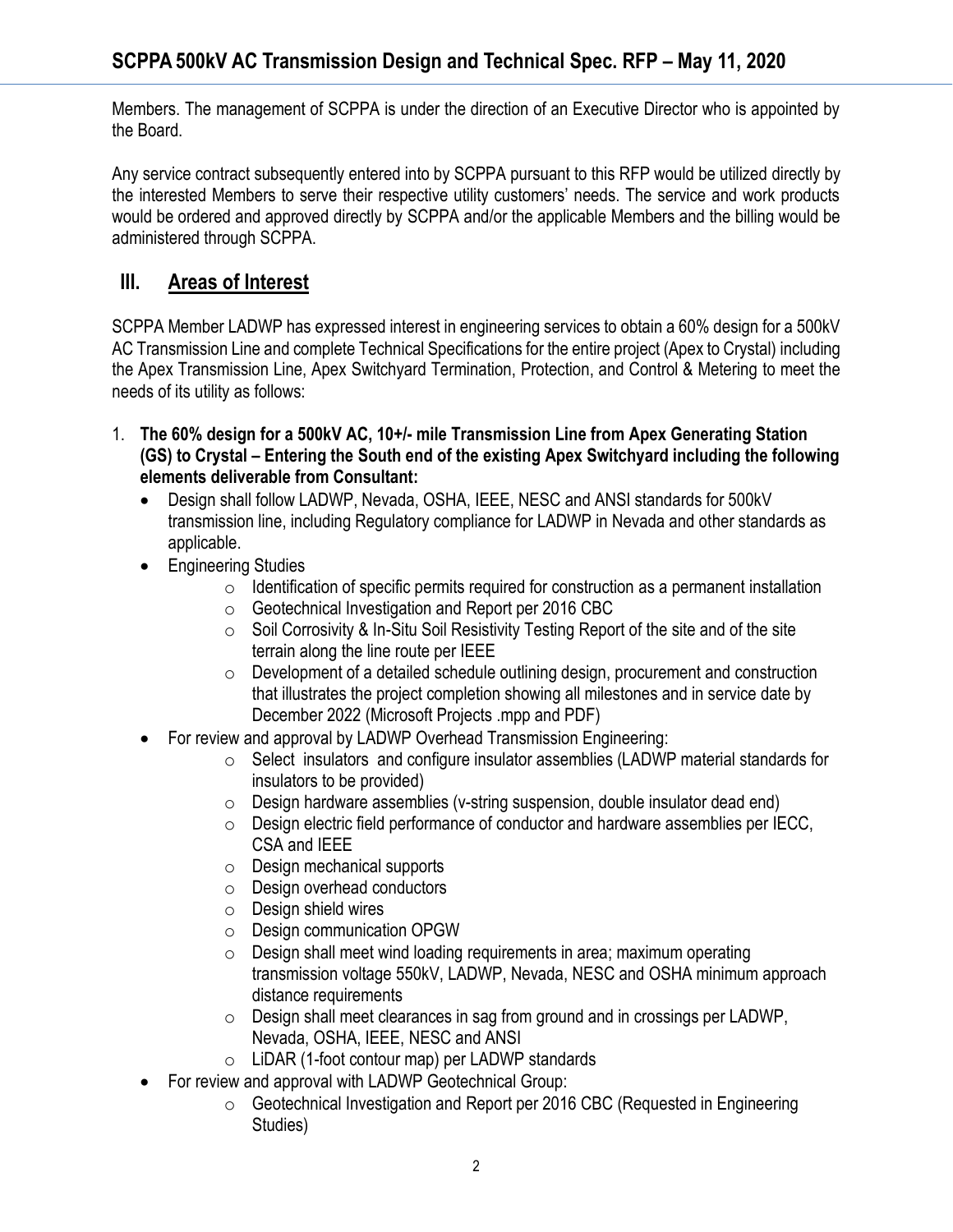- o Soil Corrosivity & In-Situ Soil Resistivity Testing Report of the site and of site terrain along the line route per IEEE (Requested in Engineering Studies)
- o Tower Foundations
- For review and approval with LADWP Water System Survey Group/Right-of-Way (At the option of LADWP to exercise as needed):
	- o Survey Transmission line alignment in private and Bureau of Land Management property (approximately 10+/- miles in total)
		- Control Survey and Mapping
		- Map roads to be used (permanent roads, spur roads and temporary roads)
		- Existing tower footings
	- o Provide location of project using Latitude and Longitude in Decimal Degrees, UTM coordinates, etc.
- For review and approval with LADWP Civil Engineering Group:
	- o Access roads and maps
- 2. **Investigate the existing Apex Switchyard Termination, Protection, Metering & Controls, Communication designs and develop the new designs for Termination, Protection, Controls & Metering, Communications required at Apex GS to comply with Regulatory, Industry Standards shall be the responsibility of the Consultant. The Consultant shall use all of the existing equipment where possible, and only add equipment necessary to comply with all applicable Regulatory, Industry Standards. The Consultant and LADWP shall coordinate with NV Energy for termination and design requirements at Crystal SS. Consultant shall be responsible to include the design, equipment requirements and instructions required for the RFP on Engineering-Procure-Construct (EPC) package which shall be approved by LADWP which includes the following elements:**
	- Existing Apex Switchyard configuration and Required Design (if needed)
		- $\circ$  Detailed description of work to be performed (including equipment)
	- Existing Apex Relay Protection and Required Design (if needed)
		- $\circ$  Detailed description of work to be performed (including equipment)
			- RAS or CAS (if needed)
	- Existing Apex Metering & Controls and Required Design (if needed)
		- $\circ$  Detailed description of work to be performed (including equipment)
	- Existing Apex Communication and Required Design (if needed)
		- $\circ$  Detailed description of work to be performed (including equipment)
	- Existing Apex Fiber Optics and Required Design (if needed)
		- $\circ$  Detailed description of work to be performed (including equipment)
	- Coordinate with LADWP and NV Energy for design at Crystal Switchyard Termination, Protection, Metering & Controls, Communication:
		- $\circ$  Detailed description of construction activities, list of equipment that will be used during construction, material, and construction schedule (Microsoft Projects .mpp and PDF)
	- For review and approval with LADWP:
		- $\circ$  Conduct a site visit to Apex GS to gather required data
		- $\circ$  Detailed description of Apex GS construction activities, list of equipment that will be used during construction, material, and construction schedule (Microsoft Projects .mpp and PDF)
		- o Technical specification at Apex GS for the following: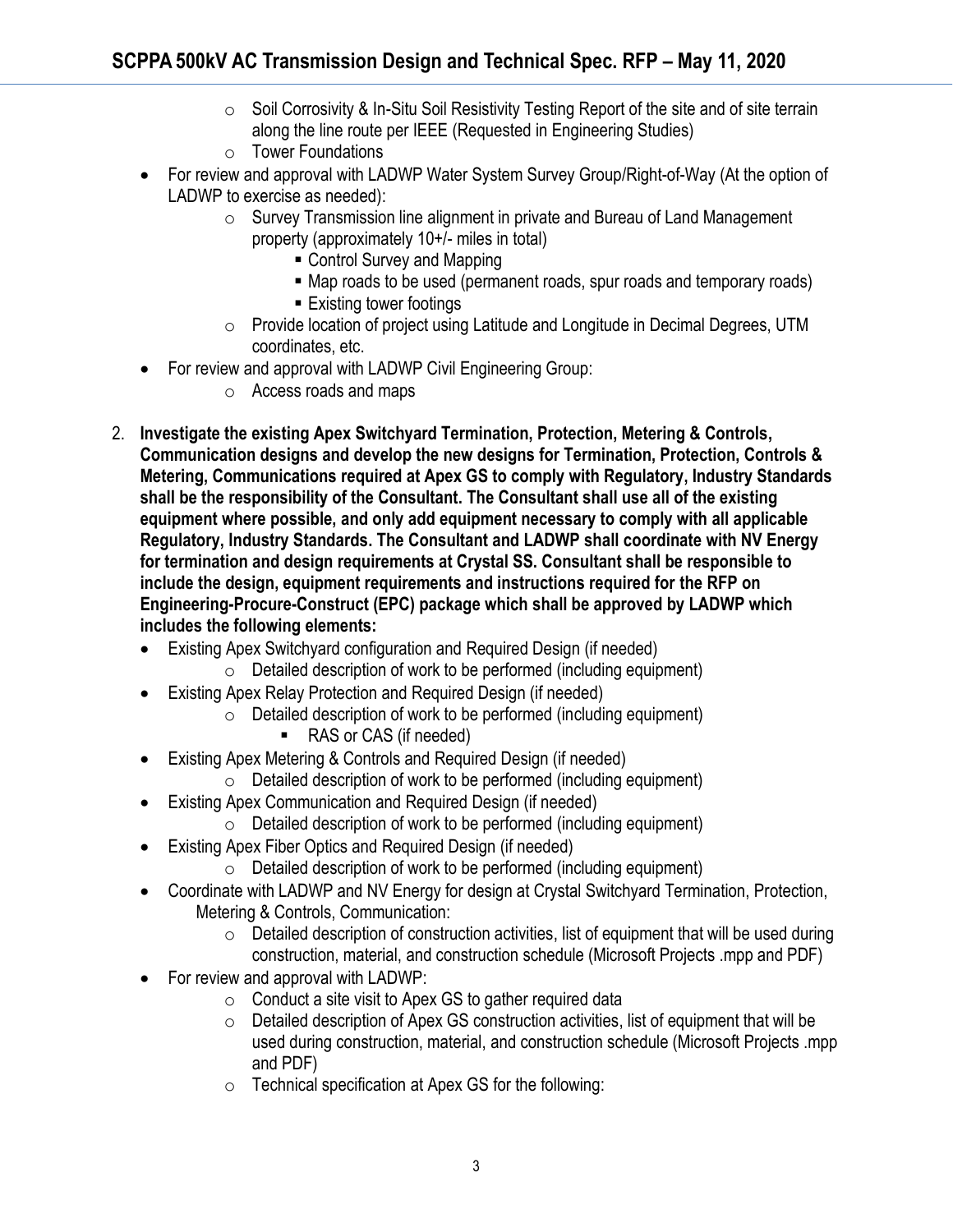- Detailed description of construction activities, list of equipment that will be used during construction, material and construction schedule (Microsoft Projects .mpp and PDF)
- Switchyard Termination (South End) at existing position with relay protection, metering and controls, communication, fiber optics, and drawings/schematic
- Specification for Hardware, Relay Protection, Metering & Controls, Communication, Fiber Optics and Materials needed to complete the terminations at the South end
- Drawings/Schematics of Switchyard, Relay Protection, Metering & Controls, Communication, and Fiber Optics
- Testing requirements
- As-built requirements
- $\circ$  Detailed description of Crystal Switchyard construction activities, list of equipment that will be used during construction, material, and construction schedule (Microsoft Projects .mpp and PDF)
- o Technical specification at Crystal Switchyard
- 3. **Preparation of a comprehensive specification for a 500kV AC Transmission Line at 60% design, Apex Switchyard Termination, Protection, Metering & Controls, Communication and collaboration with NV Energy in order to terminate at Crystal Switchyard and meet design requirements that LADWP will use for the RFP on Engineering-Procure-Construct (EPC) package which shall be approved by LADWP which includes the following elements:**
	- For review and approval with LADWP Overhead Transmission Engineering:
		- $\circ$  Detailed description of construction activities, list of equipment that will be used during construction, and construction schedule (Microsoft Projects .mpp and PDF)
		- $\circ$  Technical Specifications for hardware, hardware marking, requirements for electric field modeling of hardware assemblies, overhead conductor, grounding conductor, conductor reels, conductor stranding, surface conditions, conductor data, material, requirements for factory inspection of all material, packing for spare material, transportation of hardware, insulators, protective hardware, sag, guying, vibration dampers, pulling sites, installation requirements, testing requirements, as-built requirements, PLS-CADD model, plans and maps per LADWP criteria
		- o Technical Specifications for survey and LiDAR (1-foot contour map) survey per LADWP requirements
		- $\circ$  Prepare preliminary location of proposed project and details of specific work elements planned for the project (e.g. staging area, access roads, spur roads, water diversions, Engineering BMP installation for drainages such as culverts and rip rap, location of tower pads/footings, pull sites, and all potential disturbance areas for the project) in a GIS layover (.kmz) with polygons
	- For review and approval with LADWP Structural Design Group:
		- $\circ$  Technical Specifications for the following:
			- Detailed description of construction activities, list of equipment that will be used during construction, and construction schedule (Microsoft Projects .mpp and PDF)
			- Tower foundation design and installation
			- Tower design and erection
			- Tower fabrication and material
			- Weather cases, broken conditions, and loading criteria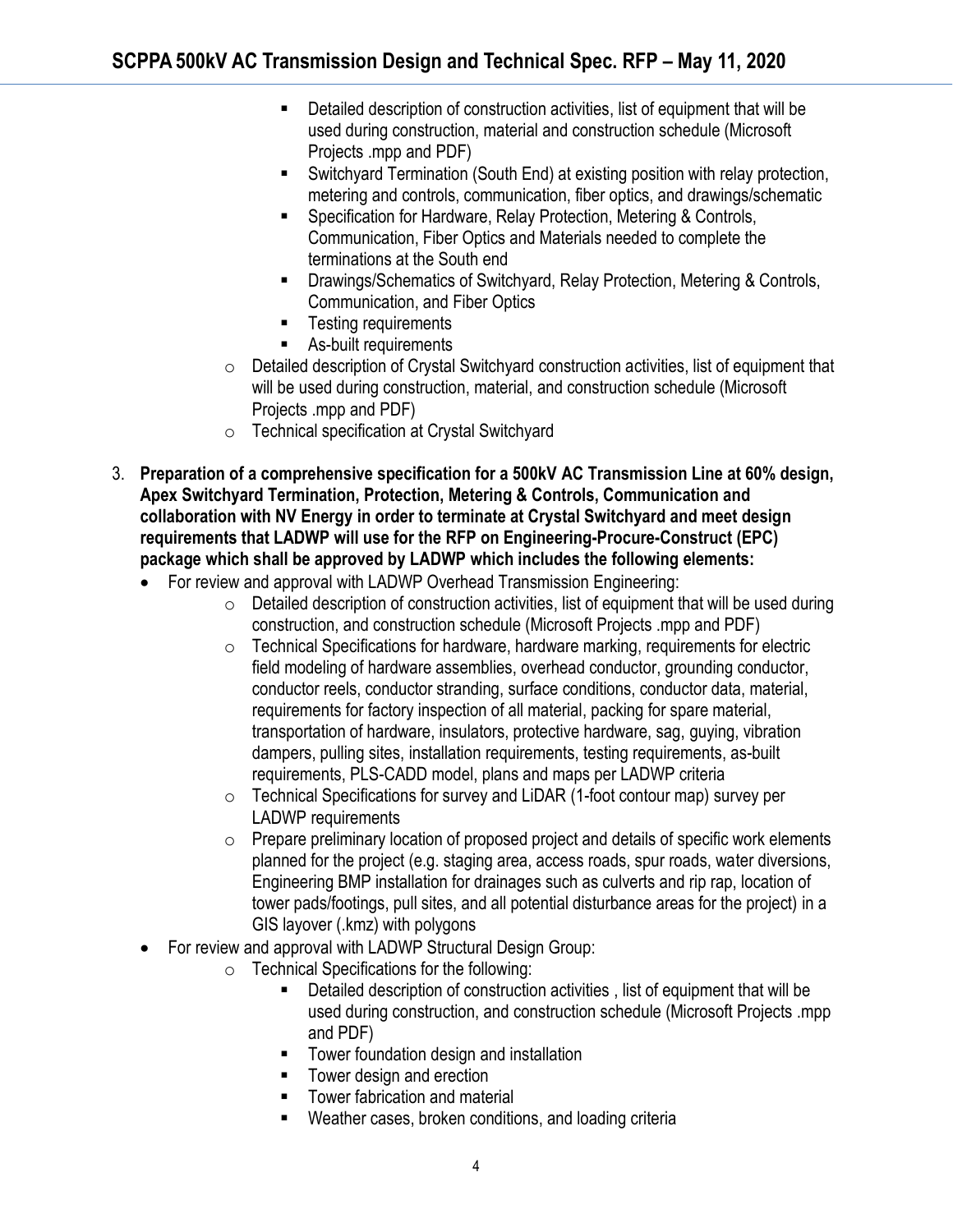- Step bolts and connection bolts
- Tower fit up and load testing
- PLS-CADD/Tower model (.BAK format)
- Tower erection/fabrication drawings
- Foundation and grounding drawings
- **■** Installation requirements
- Testing requirements
- As-built requirements
- Plans and maps per LADWP criteria
- o Conceptual design of Towers
	- Tower height
		- Tower footprint
		- Tower configuration (double circuit, freestanding, steel lattice tower in horizontal configuration) conductor spacing
	- Hardware attachment (Vang plate) details
	- Weather and loading criteria
	- Tower loading procedure for tangent and dead end structures
	- Broke wire conditions for tangent and dead end towers
- $\circ$  Conceptual design with appropriate foundation support for towers (typically will be cylindrical concrete pier with geotechnical engineering review and approval)
- o Design of tower grounding for review and approval between overhead engineering and structural engineering (drawings will reflect this information)
- For review and approval with LADWP Geotechnical Group:
	- o Geotechnical Investigation and Report per 2016 CBC
	- o Soil Corrosivity & In-Situ Soil Resistivity Testing Report of the site and of site terrain along the line route per IEEE
	- $\circ$  Tower foundation design
	- $\circ$  Foundation and grounding drawings
	- o Tower footprint
	- $\circ$  Conceptual design with appropriate foundation support for towers (typically will be cylindrical concrete pier with geotechnical engineering review and approval)
	- $\circ$  Design of tower grounding for review and approval between overhead engineering and structural engineering (drawings will reflect this information)
- For review and approval with LADWP Environmental Affairs Wastewater Quality Group and Environmental Planning and Assessment:
	- $\circ$  Consultant shall include language in the RFP to cover the colored photographs of the project site. Photos that include sensitive sites such as wetlands and stream crossings (if any). The photographs can also be used for permit compliances as "before construction" photos. [Note: the EPC will need "during construction" and "completion of construction" photos for permit compliance.]
	- $\circ$  Consultant shall include language in the RFP to cover the engineering design drawings and plans for construction to be submitted with permit application
	- $\circ$  Consultant shall include language in the RFP to cover the Civil Engineering grading plans, drainage plans, trenching and/or utility substructure or relocation designs
	- o Prepare preliminary location of proposed project and details of specific work elements planned for the project (e.g. staging area, access roads, spur roads, water diversions, Engineering BMP installation for drainages such as culverts and rip rap, location of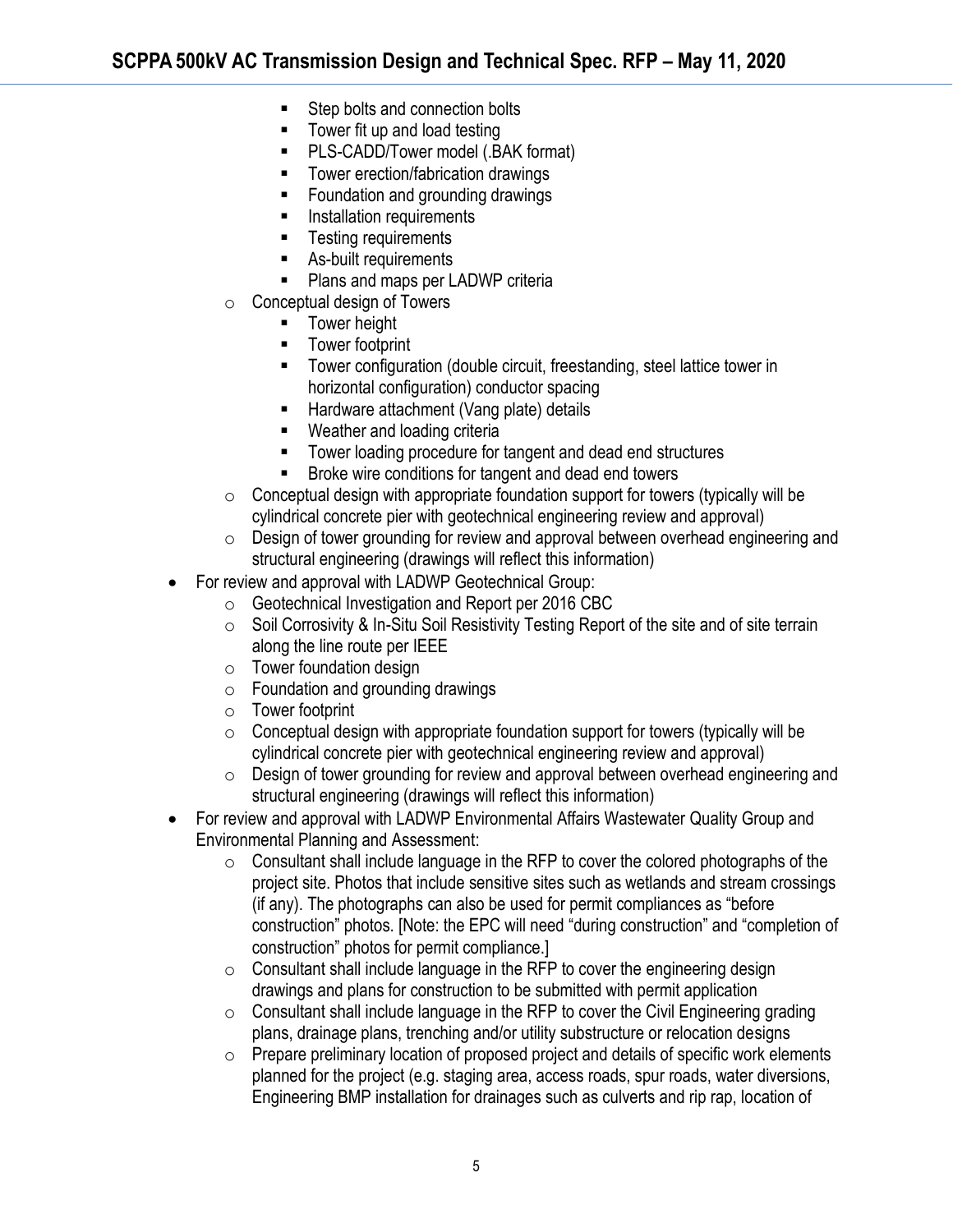tower pads/footings, pull sites, and all potential disturbance areas for the project) in a GIS layover (.kmz) with polygons

- $\circ$  Detailed description of construction activities, list of equipment that will be used during construction, and construction schedule (Microsoft Projects .mpp and PDF)
- o Transmission Tower Dimensions
	- Height of structures
	- Clearance requirements
	- Tower foundation area
	- Tower footing area
- o Access Road Design
	- Requirements and location of drainages ditches, culverts, bridges, and/or lowwater crossings
- o Provide location of project using Latitude and Longitude in Decimal Degrees, UTM coordinates, etc. (At the option of LADWP to exercise as needed)
- $\circ$  Provide a GIS Map, USGS 7.5 min Topo Map or equivalent showing area of the project site, clearly identifying the action work in the waterbody(s)/drainages that will be conducted. This would be used to overlay the map with jurisdictional delineation (JD) for the project to identify the work areas (disturbance areas) impacting waterbody(s)/drainages (At the option of LADWP to exercise as needed)
- o The .Shp files showing location of the surveyed project components (At the option of LADWP to exercise as needed)
	- **•** Transmission line alignment
	- Transmission towers
	- Access roads
	- Right-of-way corridor
	- Construction staging sites
	- Pulling and tensioning sites
- For review and approval with LADWP Civil Engineering Group:
	- o Access Road Design
		- Requirements and location of drainages ditches, culverts, bridges, and/or lowwater crossings
- For review and approval with LADWP Water System Survey Group/Right-of-Way (At the option of LADWP to exercise as needed):
	- $\circ$  The .Shp files showing location of the surveyed project components
		- Transmission line alignment
		- Transmission towers
		- Access roads
		- Right-of-way corridor
		- Construction staging sites
		- Pulling and tensioning sites
	- o Survey that will clearly define the boundaries in the field of the right of way of the transmission line with stakes or demarcations
- For review and approval with LADWP High Voltage-Alternating Current and Direct Current Station Design Group:
	- $\circ$  Detailed description of work to be performed (including equipment) based on existing conditions researched and termination at same existing location
	- $\circ$  Technical specification for the following:
		- Apex Switchyard layout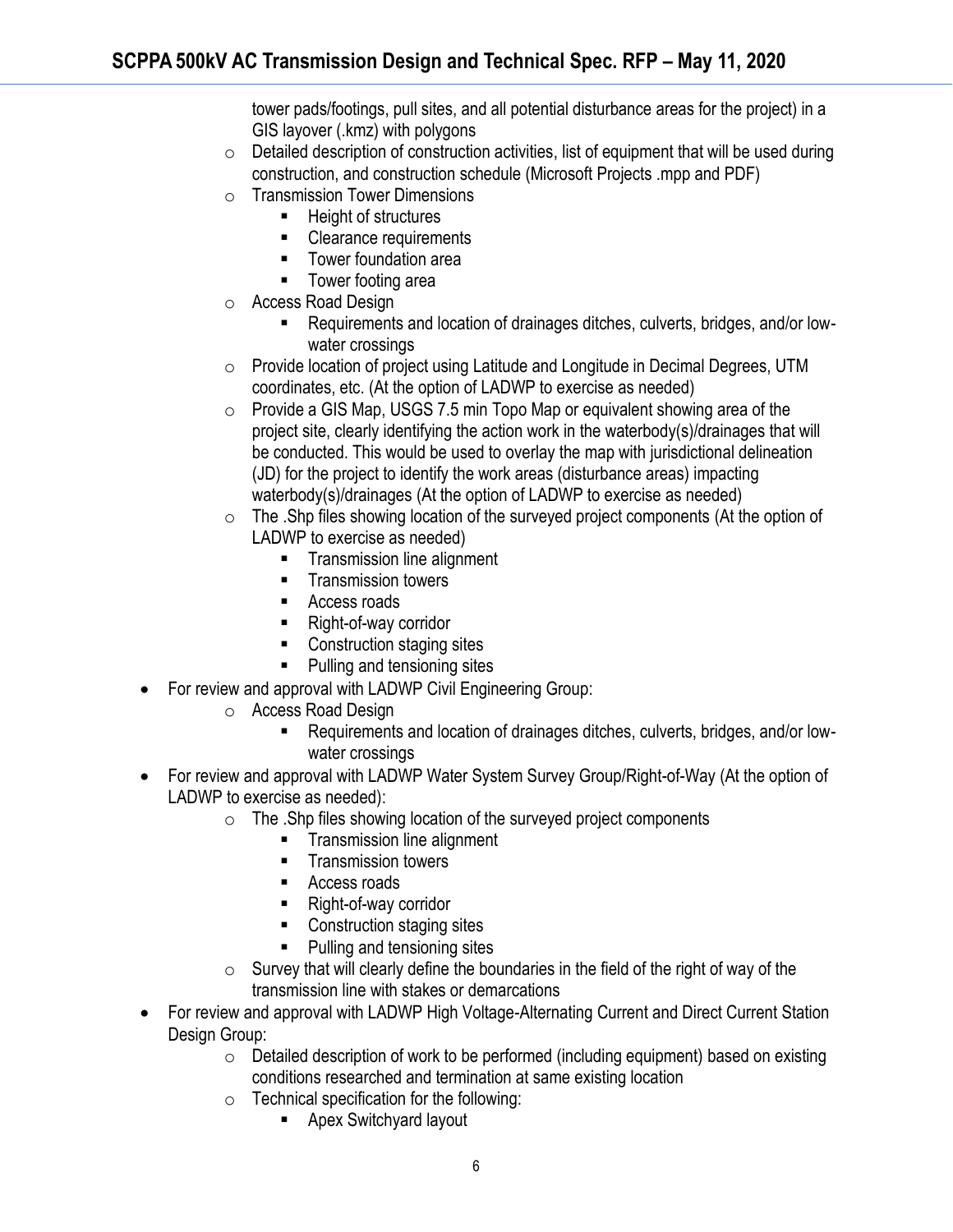- Termination design and drawings
- Testing requirements
- As-built requirements
- For review and approval with LADWP Relay Protection Design Group:
	- $\circ$  Detailed description of work to be performed (including equipment) based on existing conditions researched and equipment
	- $\circ$  Technical specification for the following
		- Relay and Protection
		- RAS or CAS (if needed)
		- As-built requirements
- For review and approval with LADWP Metering and Controls:
	- $\circ$  Detailed description of work to be performed (including equipment) based on existing conditions researched and equipment
	- $\circ$  Technical specification for the following:
		- Metering and Controls
		- Testing requirements
		- As-built requirements
- For review and approval with LADWP Communication Group:
	- o Detailed description of work to be performed (including equipment) based on existing conditions researched and equipment
	- $\circ$  Technical specification for the following
		- Communication
		- **EXECUTE:** Testing requirements
		- As-built requirements
- For review and approval with LADWP Fiber Optics Group:
	- o Detailed description of work to be performed (including equipment) based on existing conditions researched and equipment
	- o Technical specification for the following:
		- Fiber Optics
		- Testing requirements
		- As-built requirements
- Coordination with LADWP and NV Energy for Crystal Switchyard Termination & Protection:
	- $\circ$  Detailed description of work to be performed (including equipment)
	- $\circ$  Technical specification for the following:
		- Switchyard Termination (location to be specified by NV Energy) at new position with protection
		- Detailed description of construction activities and construction schedule
		- Testing requirements
		- As-built requirements
- For review and approval with LADWP:
	- o Technical Specifications for the RFP EPC package completion of the project
		- Environmental Planning and Assessment section
		- **Environmental Affairs Wastewater Quality section**
		- Overhead Transmission section
		- Right-of-way and Survey section
		- Civil Engineering section
		- Geotechnical section
		- Structural Engineering and Design section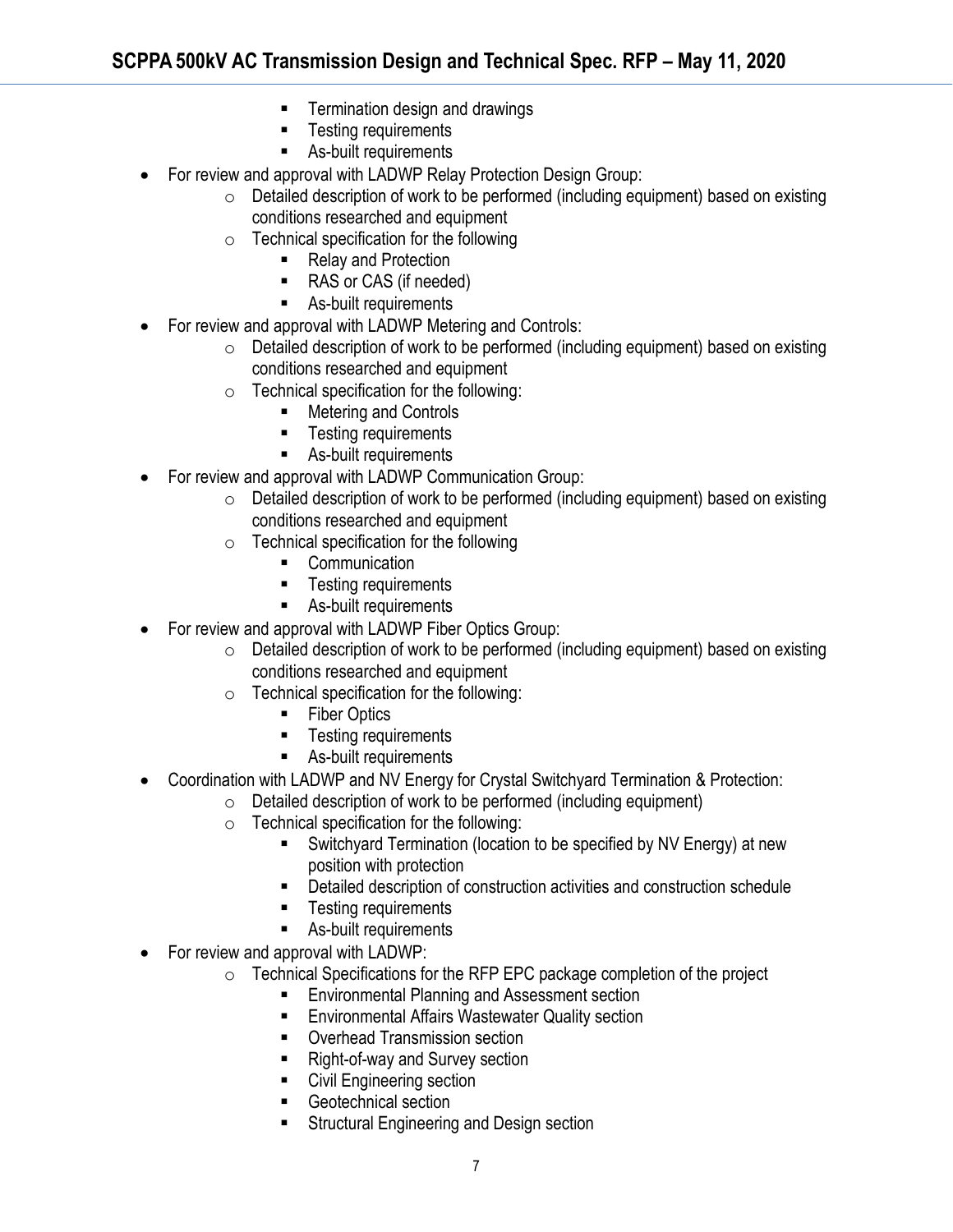- Real Estate section
- Legal section
- **Apex Generating Station Termination**
- **High Voltage-Alternating Current and Direct Current Station Design section**
- **Relay Protection section**
- Meter and Controls section
- Communication section
- **Fiber Optics section**
- Crystal Switchyard Termination and Protection coordination
- Detailed description of construction activities, list of equipment that will be used during construction, and construction schedule (Microsoft Projects .mpp and PDF)
- Consultant shall include language in the RFP to cover the colored photographs of the project site. Photos that include sensitive sites such as wetlands and stream crossings (if any). The photographs can also be used for permit compliances as "before construction" photos. [Note: the EPC will need "during construction" and "completion of construction" photos for permit compliance.]
- Provide location of project using Latitude and Longitude in Decimal Degrees, UTM coordinates, etc. (At the option of LADWP to exercise as needed)
- Provide a GIS Map, USGS 7.5 min Topo Map or equivalent showing area of the project site, clearly identifying the action work in the waterbody(s)/drainages that will be conducted. This would be used to overlay the map with jurisdictional delineation (JD) for the project to identify the work areas (disturbance areas) impacting waterbody(s)/drainages (At the option of LADWP to exercise as needed)
- $\circ$  Prepare preliminary location of proposed project and details of specific work elements planned for the project (e.g. staging area, access roads, spur roads, water diversions, Engineering BMP installation for drainages such as culverts and rip rap, location of tower pads/footings, pull sites, and all potential disturbance areas for the project) in a GIS layover (.kmz) with polygons
- 4. **Conduct Land Survey and Legal Description of the proposed new 500kV AC Transmission Line to satisfy all required parameters needed by Bureau of Land Management, LADWP Right of Way/Survey and Design of the project which includes the following elements (At the option of LADWP to exercise as needed):**
	- Right of Way with the 125-feet width on either side of the centerline of the transmission line (250 feet total width)
	- New Transmission Tower locations and 60-feet by 60-feet surface area for each tower (within the 250-feet right of way)
	- New Transmission Line path
	- New pulling and tensioning sites 200-feet by 500-feet surface area for each site
	- New permanent and temporary access roads 32-feet wide path
	- New spur roads 20-feet wide path
	- Proposed laydown areas
	- Proposed drainage improvements
	- Proposed soil stockpiles areas
	- Proposed temporary construction access points and disturbance areas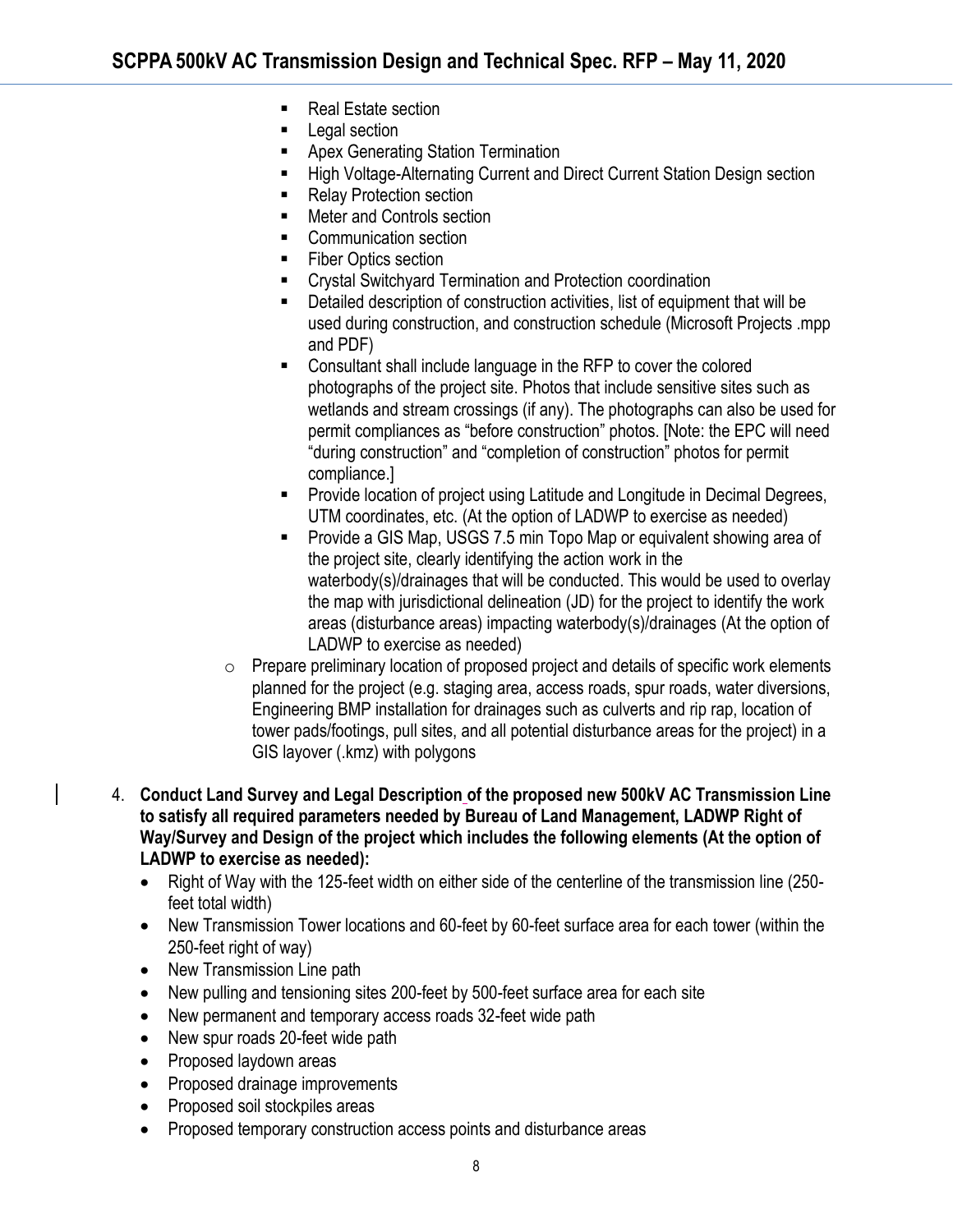- Proposed ancillary optical/telecom ground wiring or infrastructure improvements
- 5. **Support in evaluation of RFP EPC package which includes the following elements:**
	- Support in evaluating Bidder's qualifications
	- Support in evaluating Bidder's Technical and Commercial Proposal
	- Participation in technical clarification and review meetings
	- Provide assistance in an advisory role with the technical aspects during contract negotiations
	- Support in review of document submittals (study reports, design drawings, calculation)
	- Support in review and validation of change order requests
	- Risk assessment/management
	- Support at the option of LADWP to exercise as needed including:
		- $\circ$  Assistance in equipment and facility inspection and testing
		- $\circ$  Provide reviews of commissioning and startup activities
		- o Support of Performance test witnessing/validation
		- $\circ$  Support in negotiations for settlements of outstanding contract and warranty issues

#### 6. **Items 1-6 shall be completed by Consultant with the following deadline:**

- The bids shall consist of entire work to be performed on RFP and a second one that does not include the options stated on the RFP. The estimates for the work that is an option shall not exceed the price given to us if we choose to add them at any time.
- Schedule outlining design, procurement and construction that illustrate the project completion showing all milestones and in service date by December 2022.
- 60% Design completed with complete technical specification and design at Apex and Crystal shall be completed by January 25, 2021 (Microsoft Projects .mpp and PDF)
- RFP EPC package shall be completed by February 4, 2021

# **Selection Process and Schedule\***

| SCPPA RFP for 500kV Transmission Design and Complete Technical Specification Engineering |  |  |
|------------------------------------------------------------------------------------------|--|--|
| <b>Services Selection Process and Schedule</b>                                           |  |  |

| <b>Schedule and Milestones</b>                                                                                            | <b>Target Date(s)</b>                        |
|---------------------------------------------------------------------------------------------------------------------------|----------------------------------------------|
| <b>Issue RFP</b>                                                                                                          | Mon, May 11, 2020                            |
| Q&A Begins (between SCPPA and bidders)                                                                                    | Mon, May 11, 2020                            |
| Q&A Ends (between SCPPA and bidders)                                                                                      | Mon, May 18, 2020                            |
| Notify all bidders on Q&A "summary"                                                                                       | Fri, May 22, 2020                            |
| Deadline for bidders to submit RFP response to SCPPA (no<br>extension & follow proposal submission delivery requirements) | Mon, Jun. 15, 2020 by 8:00 a.m.              |
| Evaluation Period (2 weeks)                                                                                               | Mon, Jun. 15 through Thurs, Jun. 25, 2020    |
| Selection of Award Bidder                                                                                                 | Mon, Jun. 29, 2020                           |
| Develop and Finalize Terms and Conditions between SCPPA<br>and Awarded Bidder                                             | Mon, Jun. 29, 2020 through Mon, Jul.13, 2020 |
| <b>SCPPA Board Award</b>                                                                                                  | Thurs, Jul. 16, 2020                         |

**\*Selection Process and Schedule** is subject to change.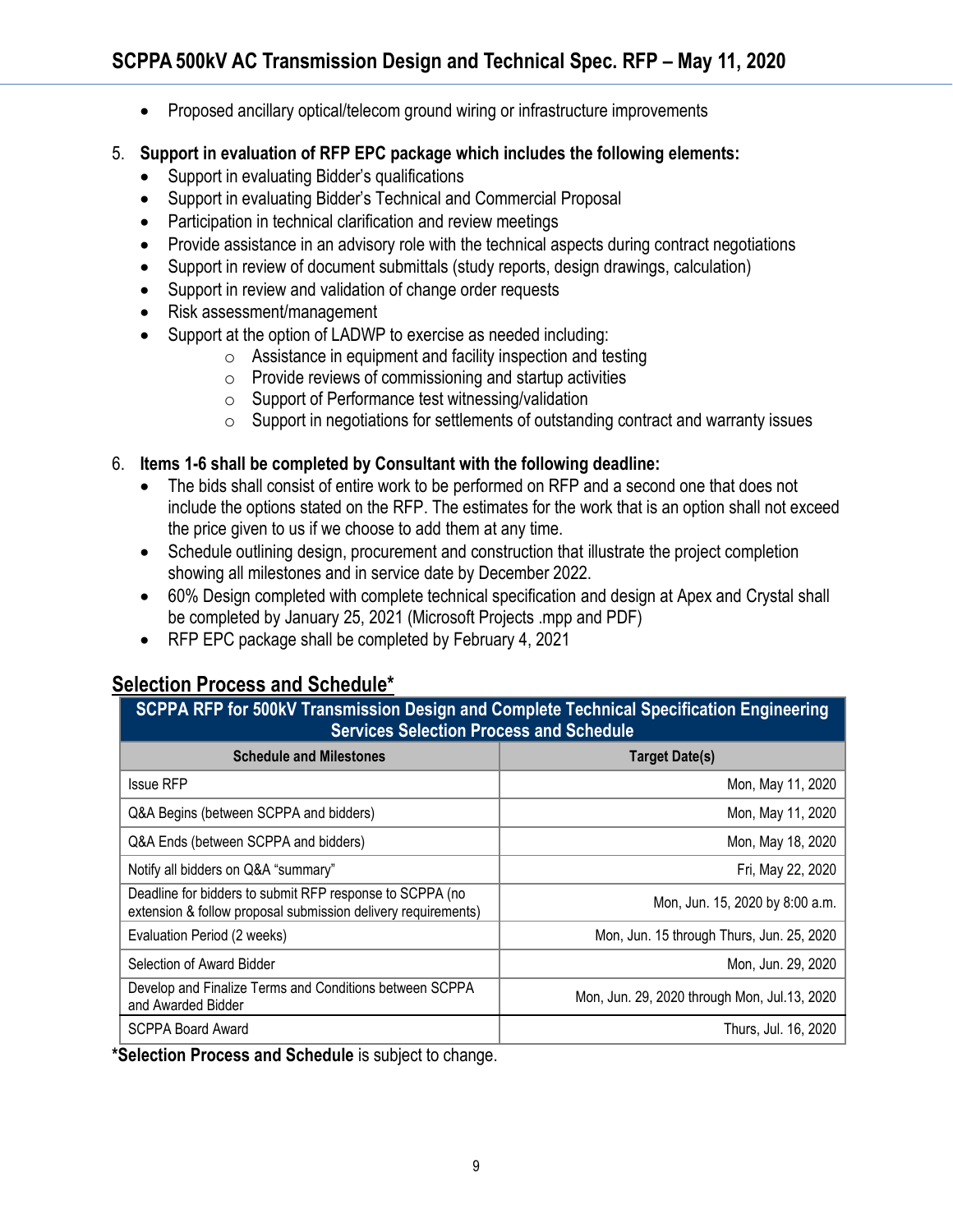### **IV. Proposal Submission Required Elements**

#### **1. Transmittal Letter Content:**

- a. A brief statement of the Respondent's understanding of the work to be done and commitment to perform the work as scheduled, including:
	- i) statement of work specifications; and
	- ii) reference to any proposed contractual terms and conditions required by the Respondent; and
	- iii) a summary of exceptions taken to the RFP requirements; and
	- iv) any and all expectations from SCPPA including, but not limited to: requirements definitions, strategy refinement, and staffing requirements to support the proposed project or program implementation.
- b. An officer authorized to bind must sign the proposal on behalf of the Respondent and must include the following declarations on the transmittal letter:

"This proposal is genuine, and not sham or collusive, nor made in the interest or in behalf of any person not herein named; the Respondent has not directly or indirectly induced or solicited any other Respondent to put in a sham bid, or any other person, firm or corporation to refrain from submitting a proposal; and the Respondent has not in any manner sought by collusion to secure for themselves an advantage over any other Respondent."

- **2. Respondent Information**: Provide legal name of Company or Individual, physical street address, the name(s) and title(s) of the individual(s) authorized to represent the Respondent, including telephone number(s) and email address(es).
- **3. Proposal:** Proposals must include a description of the proposed project or program, how it meets (or does not meet) each of the objectives of this RFP, and a detailed description addressing all of the Areas of Interest. Respondents may also include additional services, products, tasks, task elements and/or functions that may not be part of or included in the RFP, but are deemed by the Respondent to be pertinent and potentially valuable to SCPPA or its Members. SCPPA will have full discretionary authority to consider, accept and/or reject without cause such supplemental information that is not directly requested, included in or made part of the RFP.
- **4. Fees:** Pricing in all Proposals should be made based on good faith estimates of the requirements defined in this RFP. Please include all necessary details of specific examples or estimates of the fees, labor rates and service charges. Describe how the fees, rates or charges will be determined. Respondents shall also be prepared to provide a breakdown of the applicable overheads and fringe benefit costs that are part of any labor rates and other direct costs associated with the services to be performed.
- **5. Experience:** Respondent shall clearly identify project participants and management team, including:
	- a. Describe your firm's experience as may be applicable to this RFP, your organizational structure, management qualifications, and other contract related qualifications, including number of years firm has been in business.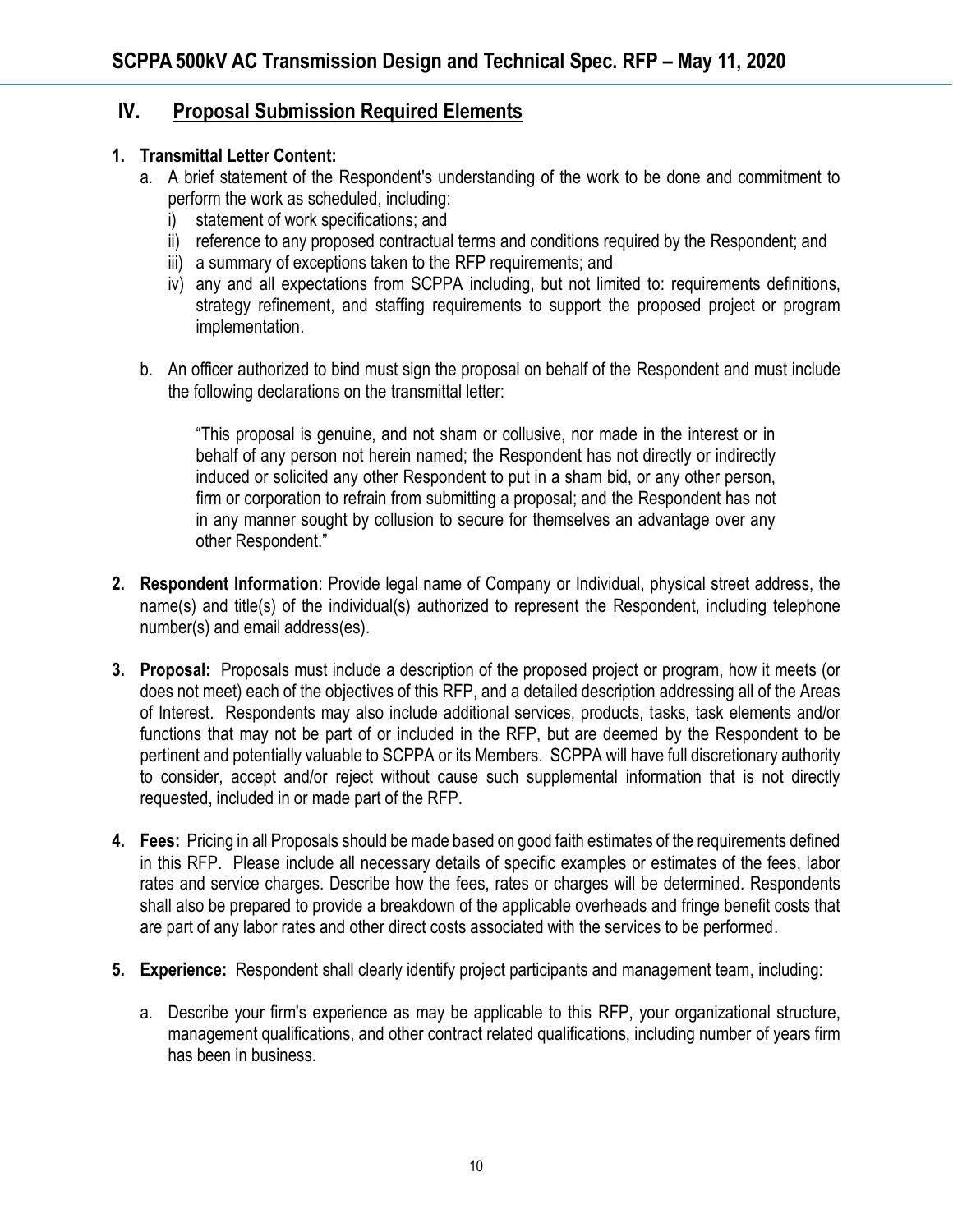- b. Specify key employees and describe their qualifications, experience and duties related to this RFP, including the office location(s) where work will be performed, in addition to the physical street address referenced above.
- c. Provide a commitment statement for the retention and use of key employees as proposed, their availability to initiate and sustain the proposal, as well as planned supplemental employees if key personnel are not available to assure project delivery.
- d. State whether Respondent will use subcontractors to perform services pursuant to the contract. Should the use of subcontractors be offered, the Respondent shall provide the same assurances of competence for the subcontractor, plus the demonstrated ability to manage and supervise the subcontracted work. Subcontractors shall not be allowed to further subcontract with others for work. The provisions of any contract resulting from this RFP shall apply to all subcontractors in the same manner as to the Respondent.
- e. Respondent shall indicate any and all pending litigation that could affect the viability of Respondent's proposal, continuance of existing contracts, operation or financial stability.

#### **6. References:**

- a. Describe whether the Respondent has, within the last five (5) years, rendered any service to SCPPA or to any of SCPPA's Members, either as a contractor or subcontractor, either under the current Respondent's name or any other name or organization. If so, please provide details (status as prime or subcontractor, brief description of the contract, contract start and end date, the contract administrator name, and total actual contract expenditures).
- b. If the Respondent has not rendered any service within the last five (5) years to SCPPA or to any of SCPPA's Members, then please provide references over that period with the details described above including the counterparty for which services were provided.
- c. Identify existing related or relevant projects or programs which Respondent developed and/or operates that would demonstrate Respondent's capabilities in this area.
- d. Describe relevant program development and implementation experience, approach, and provide a list of references for similar projects completed.

### **V. Proposal Submission Delivery Requirements**

There will not be an initial Respondent's conference associated with this RFP. Clarification questions may be addressed to [Projects@SCPPA.org.](mailto:Projects@SCPPA.org)

One (1) electronic copy of your proposal should also be e-mailed to [Projects@SCPPA.com](mailto:Projects@SCPPA.com) no later than the time and date referenced above.

No contact should be made with the Board of Directors, committees or working group representatives, or SCPPA Members concerning this RFP.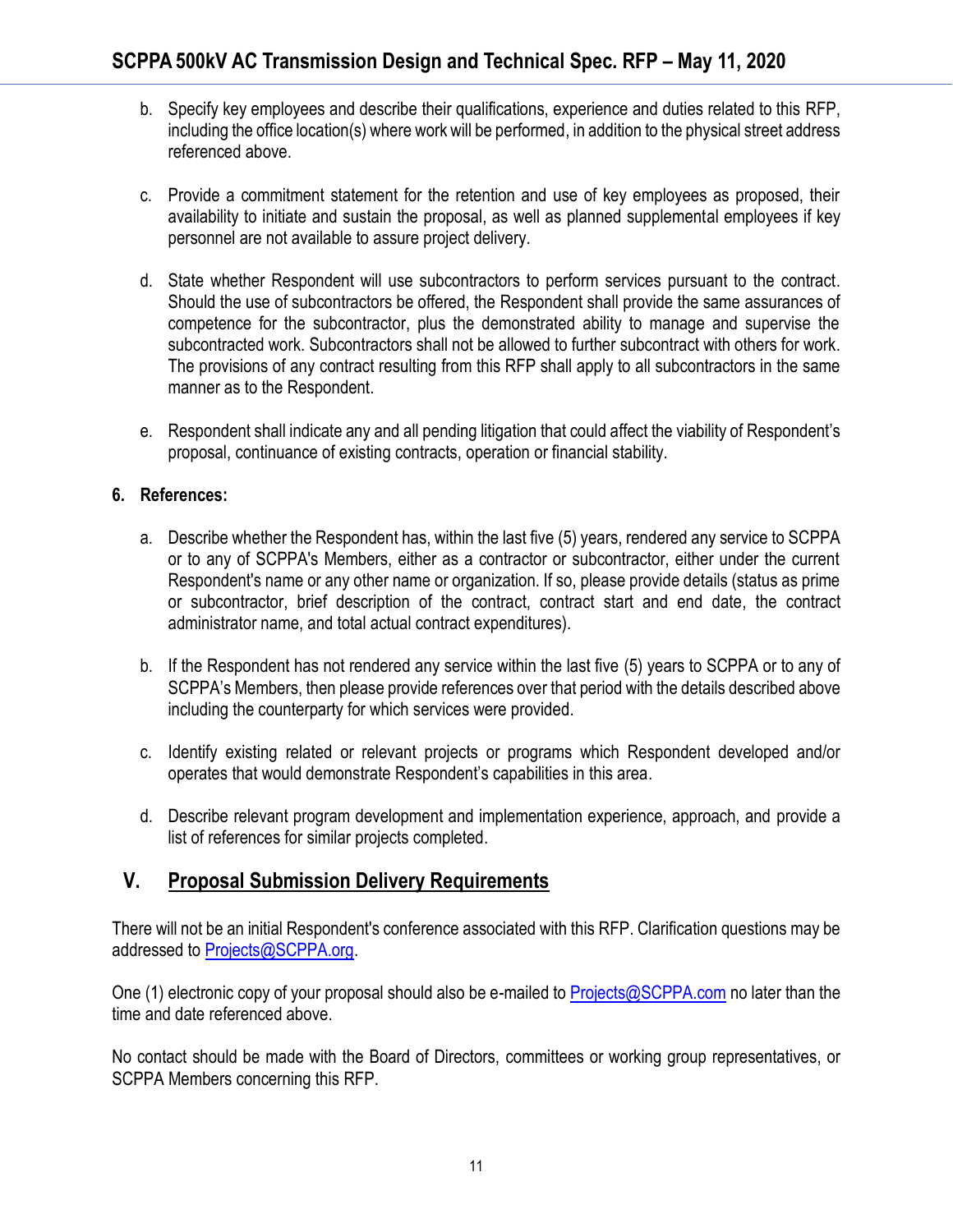All information received by SCPPA in response to this RFP is subject to the California Public Records Act and may be subject to the California Brown Act and all submissions may be subject to review in the event of an audit.

### **VI. Terms and Conditions**

- 1. SCPPA reserves the right to cancel this RFP at any time, reject any and all proposals and to waive irregularities.
- 2. SCPPA shall determine at its sole discretion the value of any and/or all proposals including price and non-price attributes.
- 3. Proposals may be sub-divided or combined with other proposals, at SCPPA's sole discretion.
- 4. SCPPA shall perform an initial screening evaluation to identify and eliminate any proposals that are, for example, not responsive to the RFP, do not meet the minimum requirements set forth in the RFP, are not economically competitive with other proposals, or are submitted by Respondents that lack appropriate creditworthiness, sufficient financial resources, or qualifications to provide dependable and reliable services for this RFP.
- 5. SCPPA reserves the right to submit follow up questions or inquiries to request clarification of information submitted and to request additional information from any one or more of the Respondents.
- 6. SCPPA reserves the right, without qualification and in its sole discretion, to accept or reject any or all proposals for any reason without explanation to the Respondent, or to make any award to that Respondent, who, in the opinion of SCPPA, will provide the most value to SCPPA and its Members.
- 7. SCPPA may decline to enter into any potential engagement agreement or contract with any Respondent, terminate negotiations with any Respondent, or to abandon the request for proposal process in its entirety.
- 8. SCPPA reserves the right to make an award, at its sole discretion, irrespective of price or technical ability, if SCPPA determines that to do so would result in the greatest value to SCPPA and its Members.
- 9. Those Respondents who submit proposals agree to do so without legal recourse against SCPPA, its Members, their directors, officers, employees and agents for rejection of their proposal(s) or for failure to execute or act on their proposal for any reason.
- 10. SCPPA shall not be liable to any Respondent or party in law or equity for any reason whatsoever for any acts or omissions arising out of or in connection with this RFP.
- 11. SCPPA shall not be liable for any costs incurred by any Respondents in preparing any information for submission in connection with this RFP process or any and all costs resulting from responding to this RFP. Any and all such costs whatsoever shall remain the sole responsibility of the Respondent.
- 12. SCPPA may require certain performance assurances from Respondents prior to entering into negotiations for work that may result from this RFP. Such assurances may potentially include a requirement that Respondents provide some form of performance security.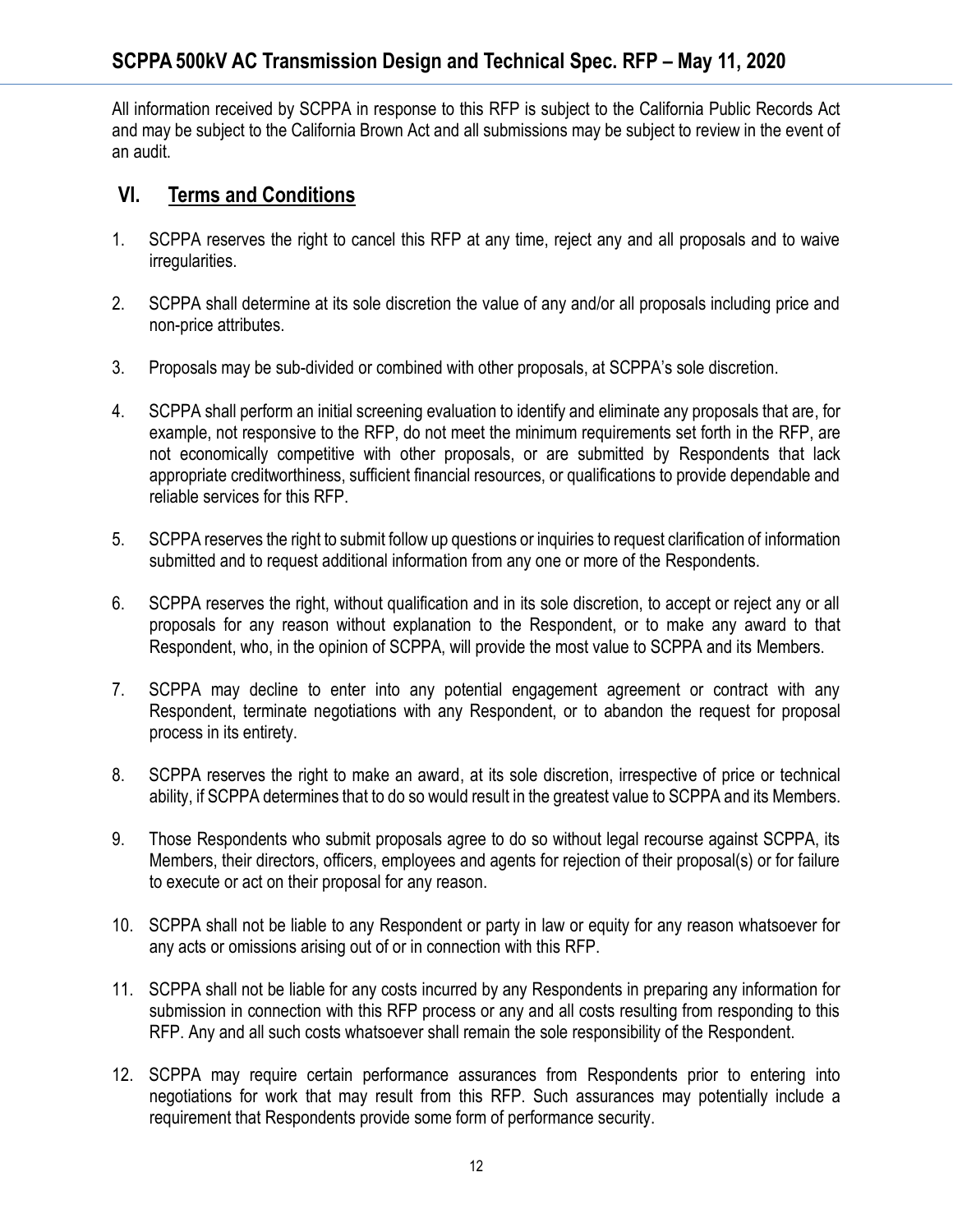- 13. Prior to contract award, the successful Respondent shall supply a detailed breakdown of the applicable overheads and fringe benefit costs that are part of the labor rates and other direct costs associated with the services to be performed.
- 14. SCPPA Members, either collectively or individually may contact Respondents to discuss or enter into negotiations regarding a proposal. SCPPA is not responsible or liable for individual Members interactions with the Respondent which are not entirely conducted through SCPPA or at SCPPA's option or election to engage the Respondent as defined within the RFP.
- 15. Submission of a Proposal constitutes acknowledgement that the Respondent has read and agrees to be bound by the terms and specifications of this RFP and any addenda subsequently issued by SCPPA.
- 16. Information in this RFP is accurate to the best of SCPPA's and its Members' knowledge but is not guaranteed to be correct. Respondents are expected to complete all of their due diligence activities prior to entering into any final contract negotiations with SCPPA.
- 17. SCPPA reserves the right to reject any Proposal for any reason without cause. SCPPA reserves the right to enter into relationships with more than one Respondent, can choose not to proceed with any Respondent with respect to one or more categories of services, and can choose to suspend this RFP or to issue a new RFP that would supersede and replace this RFP.

#### **VII. Additional Requirements for Proposal**

- **1. Consideration of Responses:** Submitted proposals should be prepared simply and economically, without the inclusion of unnecessary promotional materials.
- **2. Insurance, Licensing, or other Certification:** If selected, the Respondent will be required to maintain sufficient insurance, licenses, or other required certifications for the type of work being performed. SCPPA or its Members may require specific insurance coverage to be established and maintained during the course of work and as a condition of award or continuation of contract.
- **3. Non-Discrimination/Equal Employment Practices/Affirmative Action Plan:** If selected, the Respondent and each of its known subcontractors may be required to complete and file an acceptable Affirmative Action Plan. The Affirmative Action Plan may be set forth in the form required as a business practice by the Department of Water and Power of the City of Los Angeles which is SCPPA's largest Member.
- **4. Living Wage Ordinance:** If selected, the Respondent may be required to comply with the applicable provisions of the City of Los Angles Living Wage Ordinance and the City of Los Angeles Service Contract Workers Retention Ordinance. The Living Wage Ordinance provisions are found in Section 10.36 of the Los Angeles City Administrative Code; and the Service Contract Workers Retention Ordinance are found in Section 10.37 of the Los Angeles Administrative Code (SCWRO/LW0).
- **5. Child Support Policy:** If selected, Respondent may be required to comply with the City of Los Angeles Ordinance No. 172401, which requires all contractors and subcontractors performing work to comply with all reporting requirements and wage earning assignments and wage earning assignments relative to court ordered child support.